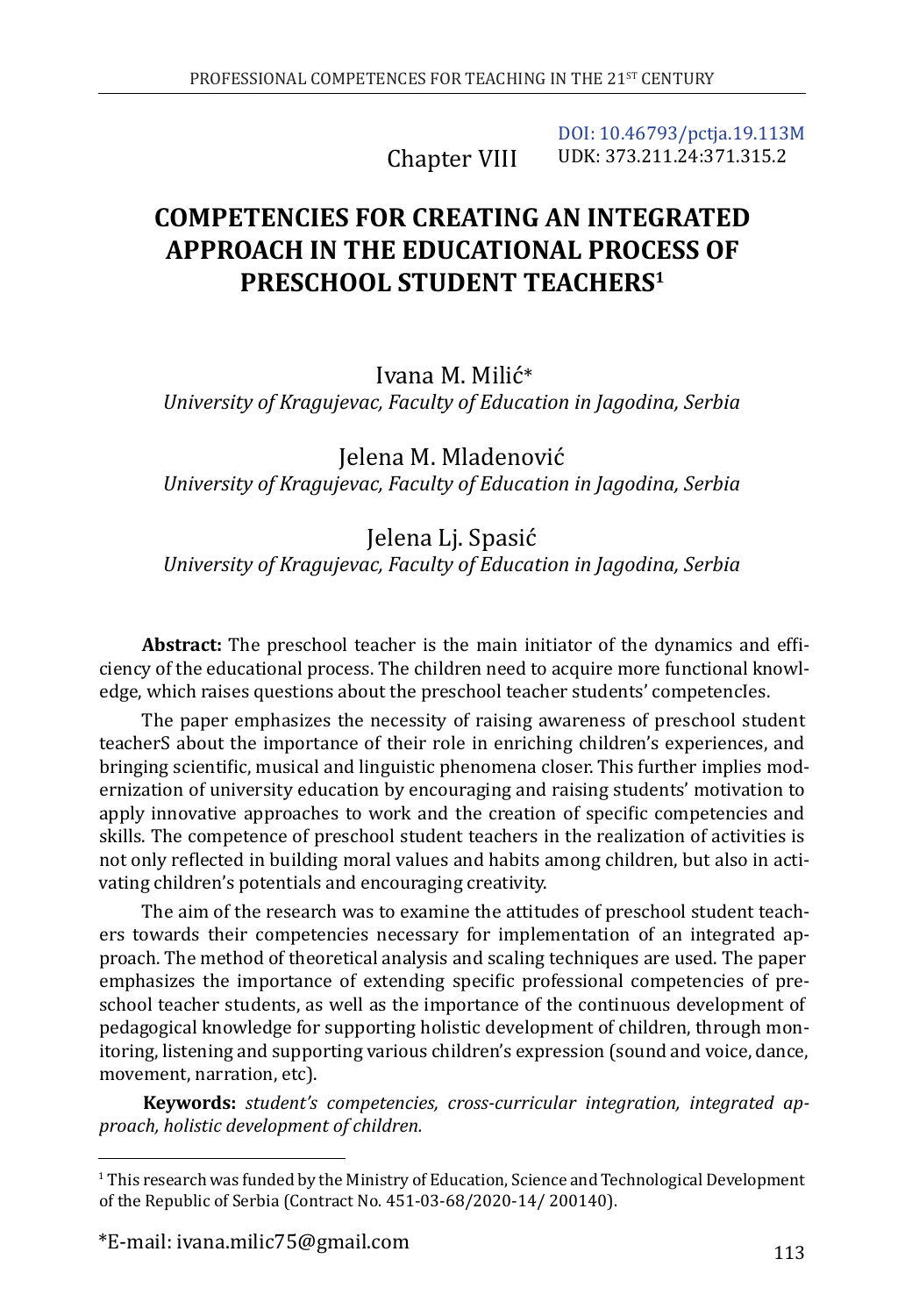#### **Introduction**

The competence of preschool teachers in the realization of activities is reflected not only in the development of moral values and habits among children, but also in encouraging creativity and developing children's potentials. The preschool teacher has active participation in work and encourages social interaction, communication, and children's creativity to explore their environment. S/he also supports successful creation of critical thinking skills and the acquisition of permanent and more functional knowledge that will be applied at other levels of education.

Therefore, for preschool student teachers it is necessary to permanently develop pedagogical knowledge and competencies through monitoring, listening and supporting different ways of expressing children (sound and voice, dance, movement, narration, etc.). Given that the preschool teacher is the main driver of the dynamics and efficiency of the educational process, it is necessary to point out to students the importance of their role in enriching children's experiences in approaching scientific, musical and linguistic phenomena through their professional transformation. In general, competencies can be defined as a "context-specific cognitive dispositions (e.g. knowledge, readiness, and training), which enable to overcome certain types of situations and demands" (Pijanović, 2014: 322), although the authors of PISA studies in our country the term 'competence' is used synonymously with the term 'literacy' (Pijanović, 2014: 322).

In university education, differences in the acquisition of general, professional and pedagogical-psychological competencies have been identified. Pedagogical-psychological education is dominant, as shown by the analysis of some research (Munjiza, Lukaš, 2006), because it covers about 60% of teaching, followed by methodical education, which is represented by over 40%.

However, the questions are, which preschool teacher students' competencies need to be perceived as specific and necessary, how to distinguish their broader and narrower definitions, and then to further exploit and direct such knowledge to improve specific competences through lifelong learning. This further implies the need to modernize university teaching by encouraging and increasing students' motivation, their training, the creation of interest for further enrichment of acquired levels of knowledge (Kuka, 2007: 66), and the creation of specific, professional competencies for the application of innovative approaches.

## **Theoretical approach to the problem**

Tendencies of the modern educational process are gaining knowledge through experience and systematic thinking (Vilotijević, 2016), because this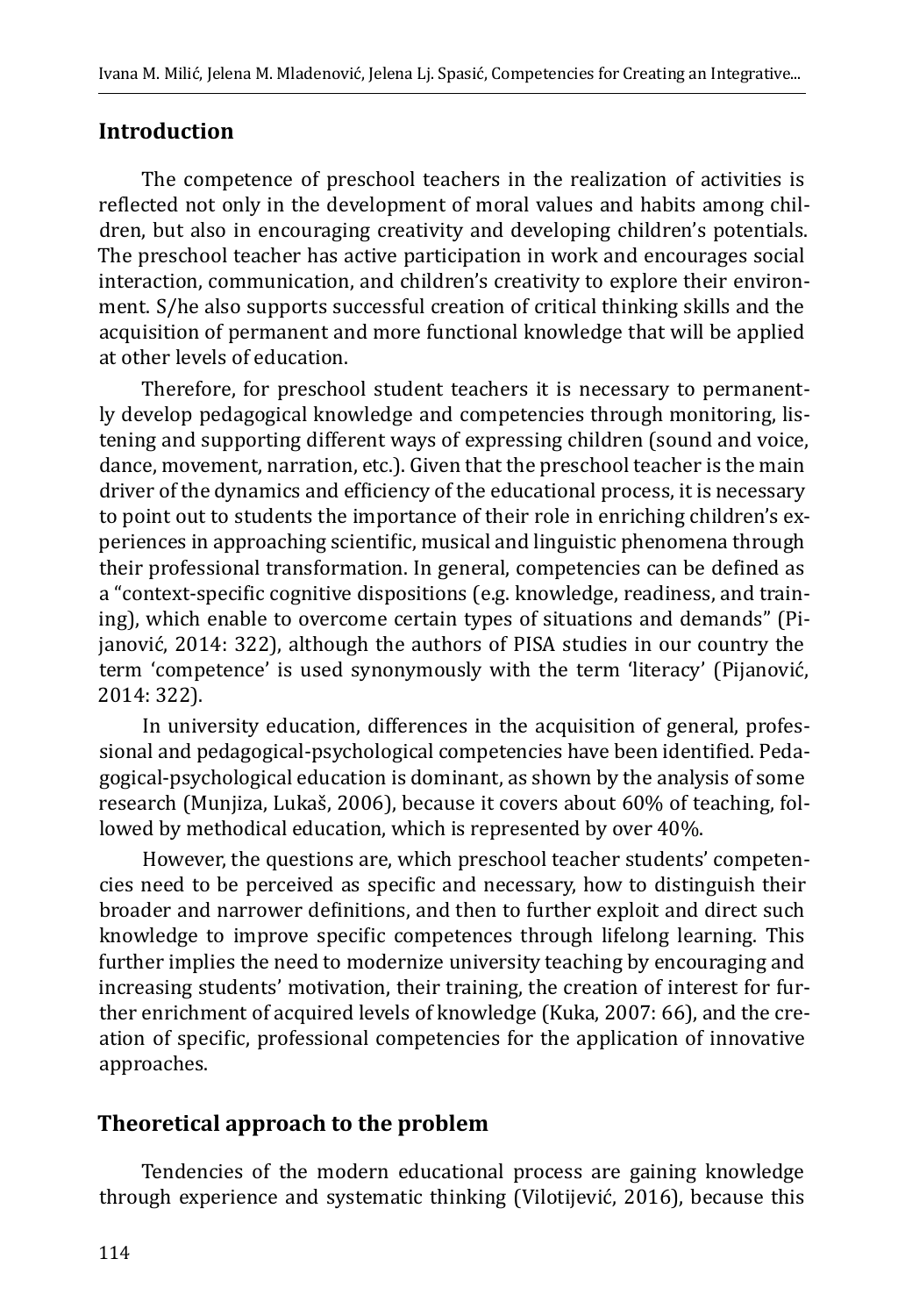contributes to the understanding that all segments of the educational process are linked, so the change of only one segment directly affects its total course. Cross-linking of the contents of various fields of work in the kindergarten, achieving harmony between them, and freeing from differentiation, can just provide an integrated approach.

The term *integration* (the renewal or joining of elements into one whole), from a pedagogical point of view, signifies the functional connection of different educational areas, which are processed into a meaningful whole. The concept of integration is to deal with knowledge as a whole, to structure content from the known to the unknown, where different topics will be presented in a way that makes sense to the child, enabling, thus, the child to progress from one level to the other.

To apply an integrated approach, preschool teacher students should have competencies to apply different techniques, methods and strategies; to use the relevant ideas, facts and opinions of other entities to explain their views; to apply various teaching resources; to use the local environment and resources; to include children in practical activities and to develop necessary skills in children to form their behaviour, attitudes and values.

According to the document that regulates standards of preschool teacher competencies (*Pravilnik o standardima kompetencija vaspitača*), the competencies of preschool teachers are defined in three areas: 1) direct work with children (which includes knowledge of the holistic nature of child development, different strategies for teaching children, communication and participation of children, knowledge in the field of different sciences, arts and culture as a source of content in developing educational programs); 2) developing cooperation and learning communities (encompassing knowledge of joint learning and cooperation, as well as knowledge of cooperation with the local community); and 3) developing professional practice (encompassing knowledge about different procedures and techniques of planning, monitoring, documenting and evaluating in developing the program).

The application of the integrated approach contributes to the comprehensive development of the child, his intellectual, emotional, aesthetic and social development because "the human organism and its systems, especially the thought, act on the principle of integrating system parts into one whole. As a result, the child achieves inner consistency" (Vilotijevic, 2016: 105). The meaningful integration of activities involves the structural linking of two or more fields and the elimination of boundaries between them, through critical reflection and finding more different, logical ways to connect suitable content, where their various aspects will be unified into a meaningful whole, with a focus on a wider subject. The integrated knowledge acquired in this way will make effective decisions which will help the child to solve problems in everyday life. That the planned activities have the desired, affirmative integrated effect, it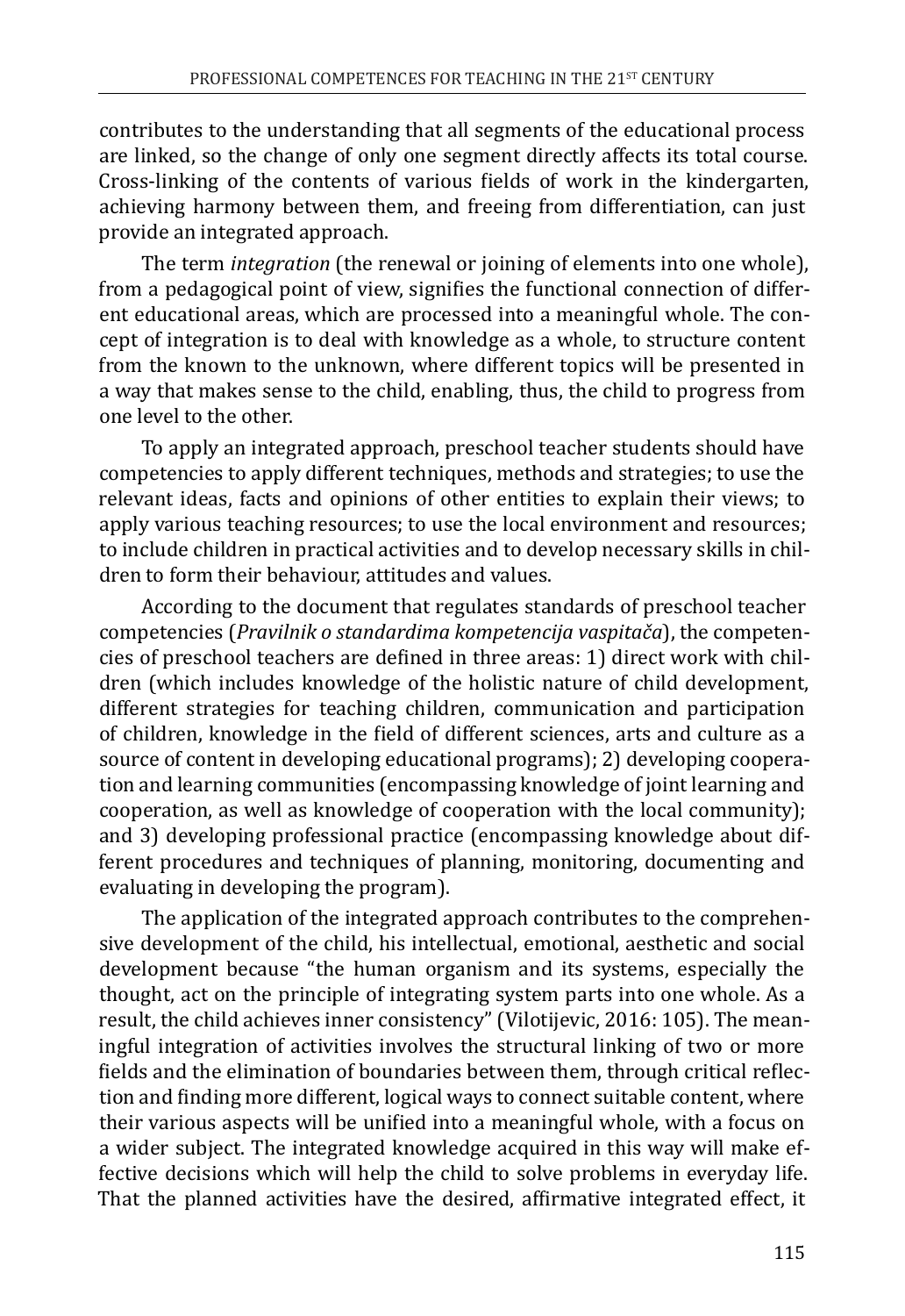is necessary to know the program of preschool education (*Osnove programa predškolskog vaspitanja i obrazovanja*) and then to set real and child-relevant tasks and objectives. An integrated approach implies that the preschool teacher, together with the child, comes to some knowledge, unlike the traditional approach where the teacher gives the child finished knowledge. It can be noticed that in the integrated approach the role of the teacher changes, since s/he now has the task of encouraging a child to express various ideas, to point to the observation and conclusion, to insist on finding more ways to solve a problem, whereby the child actively participates.

The nature of science is to ask questions, explore, nurture initiative and self-direction, and stimulate lifelong learning, while art provides a link between learning and topics that are relevant to understanding the contemporary world of every child, precisely because it is based on the free expression of imagination and creative instinct. By linking the content of science and language through music and art, we transform the concept of professional practice and include new skills and dispositions for 21st century learning. The way the teacher thinks and acts, his/her professional competence and creativity, enables the realization of performing activities and expressing creativity, skills and knowledge by the children s/he educates. The teacher should know how to apply his professional knowledge through planning and organization, to achieve good relationships with family, colleagues and the wider community and to monitor the development of children.

The global tendencies that have emerged in the last two decades are committed to the implementation of new learning models. Based on literature, emphasis has been placed on three topics: the motivation for a new learning model, the development of specific competencies and skills needed for effective functioning in the 21st century, and the pedagogy necessary for the creation of these abilities. However, due to the constant and rapid development of society, the potential economic and global crises, the question is whether students generally have a combination of critical thinking, creativity, and skills of cooperation and communication, necessary for solving unexpected events which the modern age can set in front of them.

The quality of early childhood education, teacher qualifications and quality practice in teaching and learning are in a correlative relationship. We believe that these results can contribute to proper practice shaping, despite the fact that some studies show that students are not aware of the (low) level of their knowledge and how insufficient knowledge can further influence their ability to provide appropriate scientific, linguistic, artistic knowledge and experiences to young children (Garbett, 2003).

Students, future preschool teachers, must recognize the importance of constant, personal improvement, in order to provide as high quality education as possible to children. "A creative pedagogue is usually defined as a person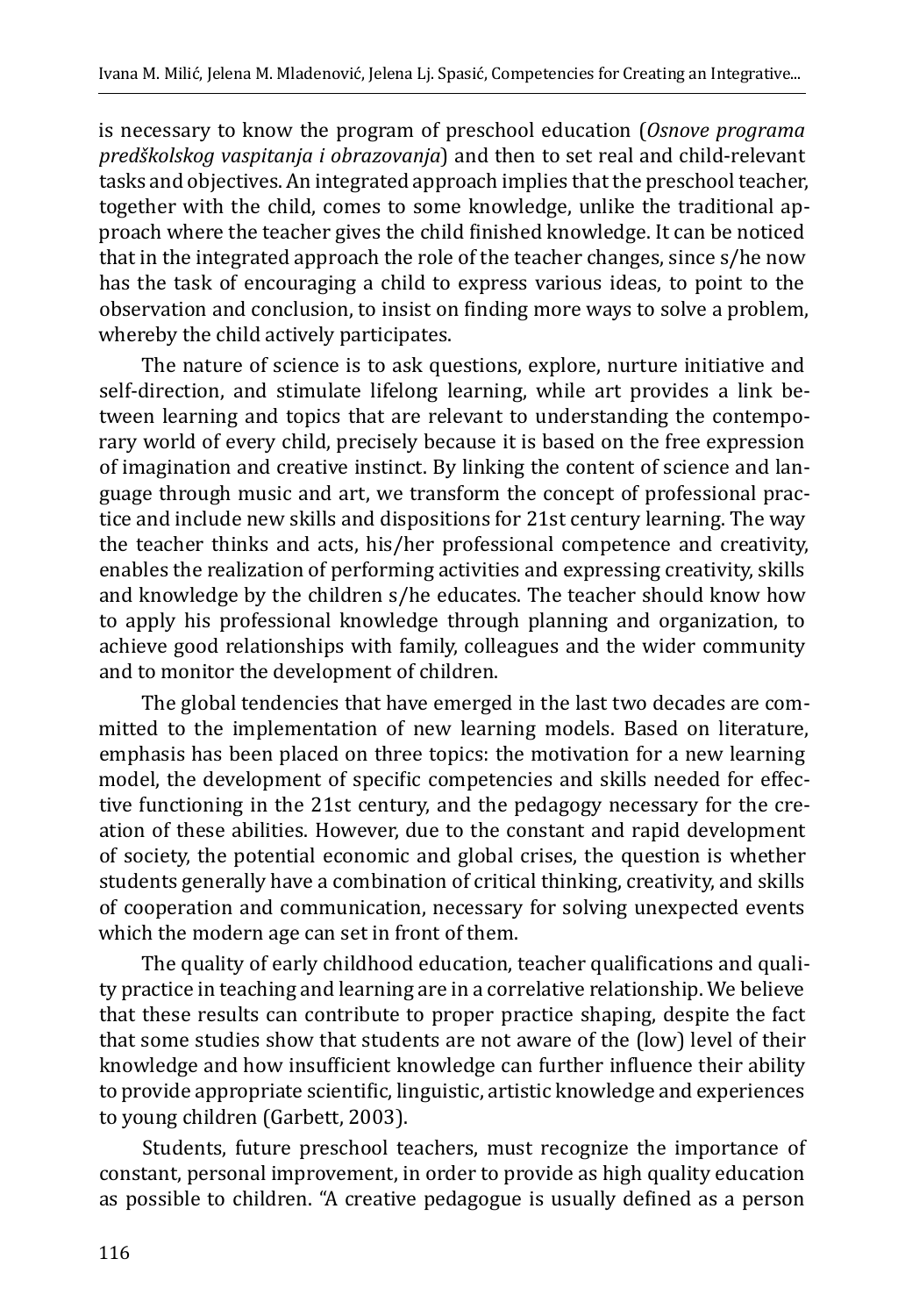who has ideas for innovation in teaching and upbringing, which even the most conventional didactic forms and methods apply in original variants as the creation of their own pedagogical innovation" (Plavša, 1989: 24). Therefore, for proper selection of related and for integrating suitable content, specific competences for planning through elements of integrated learning are necessary, which is the ultimate goal of the Serbian Strategy for the development of education (Strategija razvoja obrazovanja u RS do 2020. godine, *Službeni glasnik RS*, broj 107/12).

One of the trends in the current reform of higher education is the formation of multidisciplinary competence centres that will replace separate academic sections. The integration of thematic contents in the initial [undergraduate] education of preschool teachers is preferable, and the examination of attitudes of future preschool teachers about the integrative approach in planning and realization of content in preschool institutions, is an initial phase of curriculum reform. Although the introduction of an integrated approach has been recognized as a need in modernizing the educational process, it is not sufficiently represented at present, although advancements such as the application of the STEAM model in education are increasingly demonstrating and confirming the benefits of its application.

# **Research methodology**

The goal of the research was to examine the extent to which student preschool teachers consider that they have developed competencies for applying an integrated approach in educational work. This goal was achieved through research tasks: 1) to determine the extent to which students believe they have competencies for planning and implementation of integrated contents in the field of different sciences, languages, arts and culture within the educational activities, taking into account the different learning strategies and the holistic nature of child development; 2) to examine the attitudes of students towards the competencies for monitoring the continuous development of children; and 3) to examine students' attitudes towards competencies for collaborative learning and cooperation with colleagues and with the local community.

The method of theoretical analysis and scaling techniques was used. As an instrument, the assessment scale with 16 statements on the competences of preschool teachers was used. The statements were compiled according to the document *Regulations on the Competence Standards for the Teacher* (Pravilnik o standardima kompetencija za profesiju vaspitača i njegovog profesionalnog razvoja, *Službeni glasnik RS, Prosvetni glasnik*, broj 16/2018).

The research involved 58 students of the third year of undergraduate academic studies, study program Preschool Teacher Education, at Faculty of Education in Jagodina, University of Kragujevac.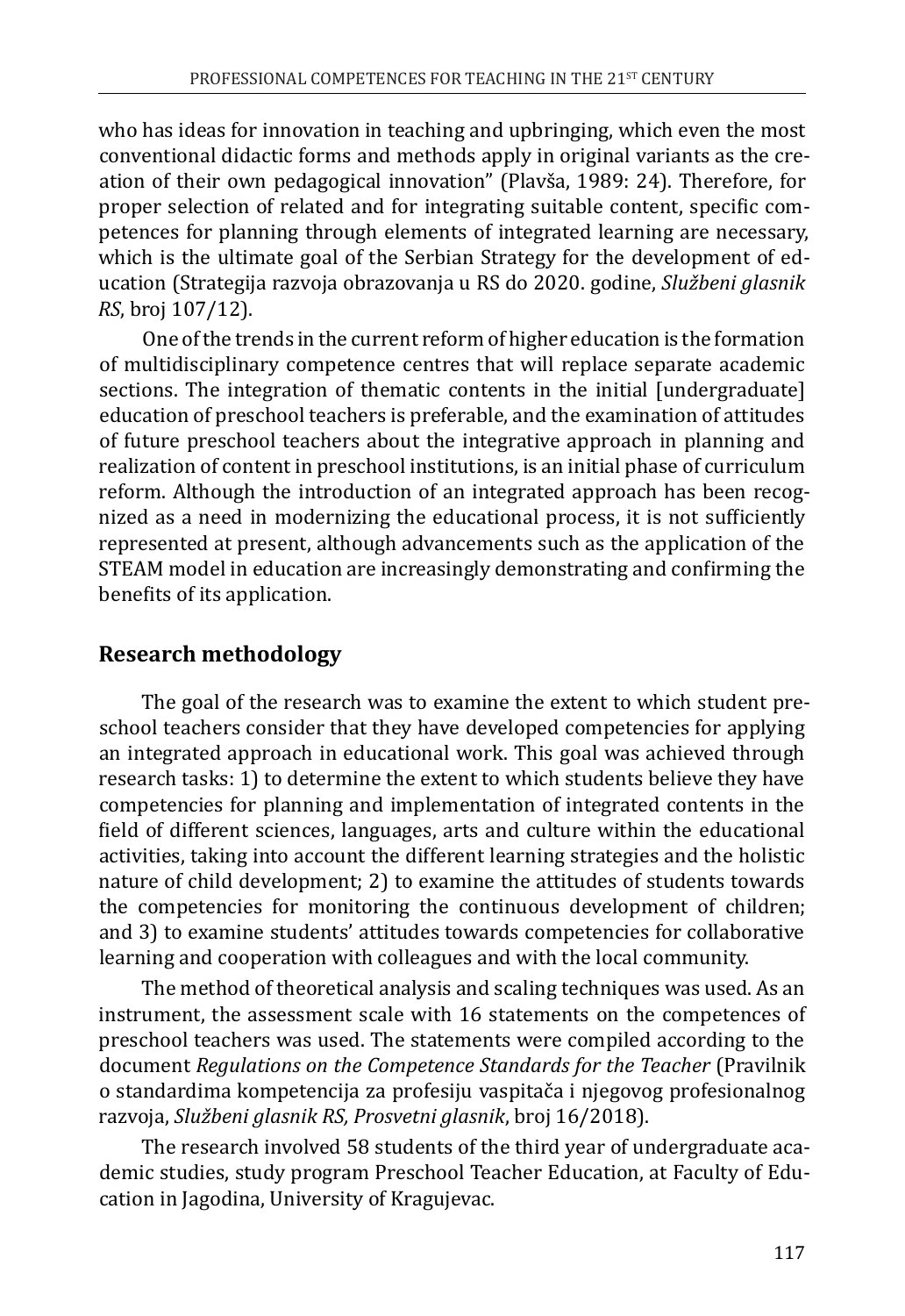#### **The research results with discussion**

Within the first research task *students' attitudes about the necessity of developing and possessing competences for planning and realization of integrated contents and different learning strategies within educational activities* were examined (Table 1).

The majority of students (96.55%) agreed that *during planning and realization, integrative activities should be harmonized with children's needs, abilities, pre-knowledge and interests*, which was the expected response. Theme and content, close to the child's understanding and perception, stimulate his/her interest. Adaptation of themes and contents to the psycho-physical age of a child is one of the basic didactic principles. Through activities, engagement and additional support, these themes should be realized to activate all the potentials and holistic development of the child.

With the statement *the preschool teacher should create and organize an incentive environment for the implementation of integrative activities, adapted to the content*, 12.07% of students agreed and 86.21% completely agreed. Affirmative environment, with the support of teacher, has positive effects on the development of talents, intelligence, and the overall childhood personality. Exploring the environment, the child through interaction learns how to understand the world around him/her; therefore, a stimulating environment is an important factor for the success of integrated activities.

On the statement about *the preschool teacher develops a work program relying on various content sources*, 94.83% of students gave positive answers. The results can be interpreted as the ability of students to critically examine and develop their practice with the *program* through their own content research and self-reflection. Then, based on constant monitoring of children, as well as exchanging ideas with family and colleagues, the teacher flexibly plans educational work.

The students' answer to the statement *on the need to use professional literature from various fields in the organization of integrative activities* is surprising: 24.14% of students could not estimate whether professional literature is necessary. In the organization of integrated activities it is necessary to rely on professional literature of various fields, books, vocabularies, encyclopaedias, collections of poems, special handbooks and practices for integrative activities. Ideas and information can be taken from media as well (Pijanović, 2014: 381). For example, scientifically popular texts adapted to the younger age, interesting facts about flora and fauna, or about well-known composers and writers' lives, as well as excerpts of contemporary literary works, quizzes, logical tasks and ideas for simple experiments, can be found in children's magazines. Therefore, students, future preschool teachers need to be educated to work with data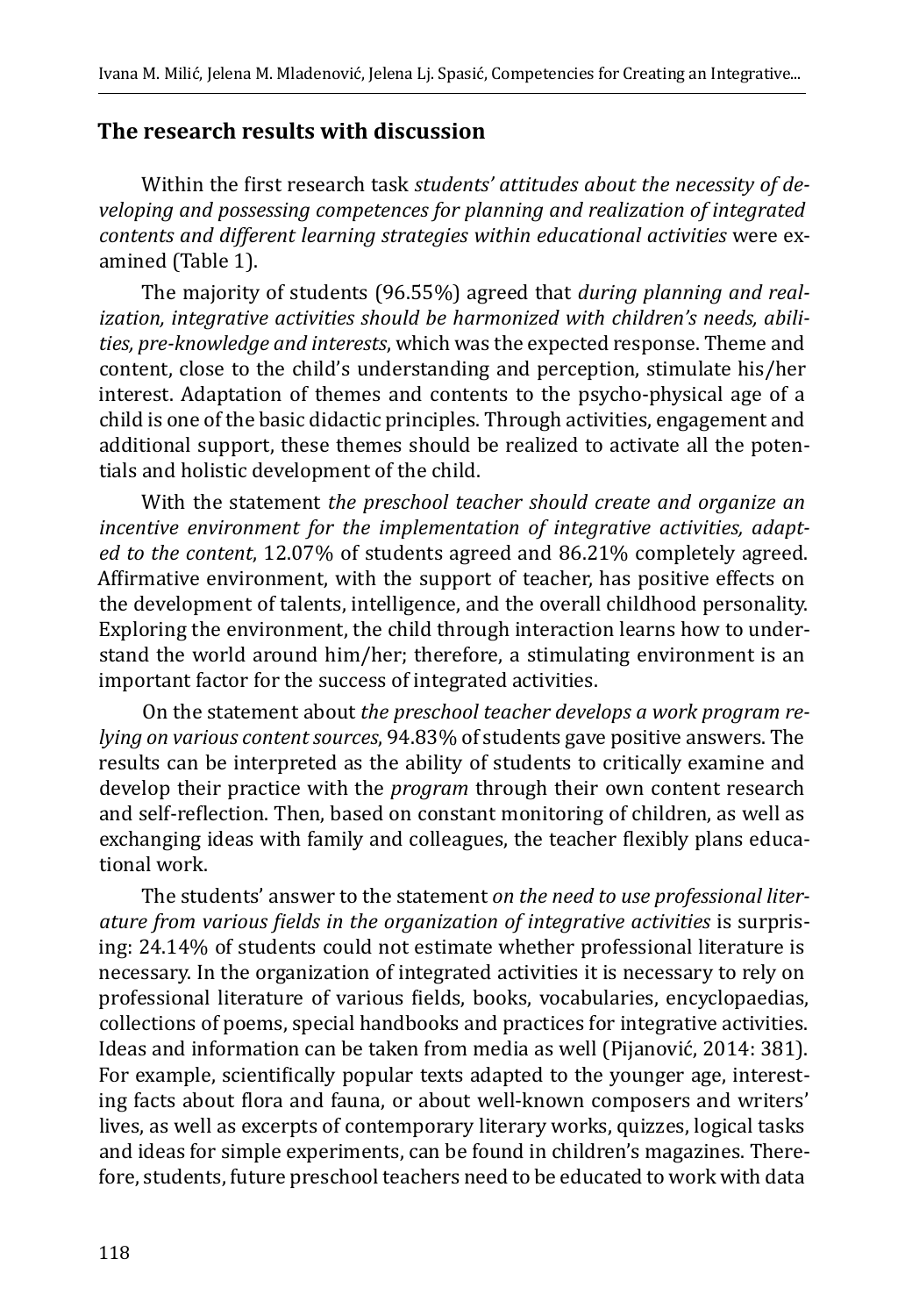and information, to find and analyse information in different media and to use them when applying integrative activities.

Such students answers can be interpreted in two ways, as insufficient commitment, lack of readiness for lifelong learning and skilful professional literature search, or as insufficient equipment in semi-structured and unstructured materials for work and lack of support teams and centres that offer assistance with innovative work models (as STEAM).

With the statement that *an integrative approach to learning activates more different senses and potentials of the child*, 39.66% of students agreed and 55.17% completely agreed. We can conclude they have perceived the values of competence they should have as future preschool teachers. They approach learning as an open process with a focus on an integrated approach, and children are seen as active, equal players and protagonists of their own learning.

However, 5.17% of students were undecided, which can be interpreted as their not being sufficiently familiar with an integrated approach or do not know the benefits of an integrated approach in the comprehensive development of the child. By gaining knowledge in the field of various sciences, language, arts and culture through research, discovery and problem solving, knowledge becomes more permanent. Moreover, the preschool teacher, by linking multiple fields and offering various contents during one activity, prevents the occurrence of boredom in children, retains their attention and interest longer and additionally excites children's curiosity. Because of the wide spectrum of benefits it brings, it is necessary through university teaching to clearly demonstrate the importance of applying integration to students, future preschool teacher.

The majority of students (87.93%) agree that *the preschool teacher should bring the local, national and cultural heritage of mankind closer to children*. Cultural heritage can enrich the human spirit (Pijanović, 2014: 339). Students agree that cultural heritage should be brought closer to children from the earliest age, and this is possible primarily through introducing the literary heritage (oral and written literature), because it carries "a distinct presence of national consciousness and belonging to Serbian culture" (Pijanović, 2014: 470). Short forms of folk literature, such as tongue twisters, puzzles, and counting rhymes are part of national cultural heritage. Counting rhymes provide a possibility for the integration of speech development and the development of mathematical concepts (Maričić, Purić 2010). Verbal literacy games today can have a modern form, as "mysterious stories, mathematical brainstorms, rebuses, anagrams, or crosswords" (Obradović, 2014: 392).

Also, through national folklore, abundant with rhythms and the extraordinary built-in sense of our people to express their emotions through movement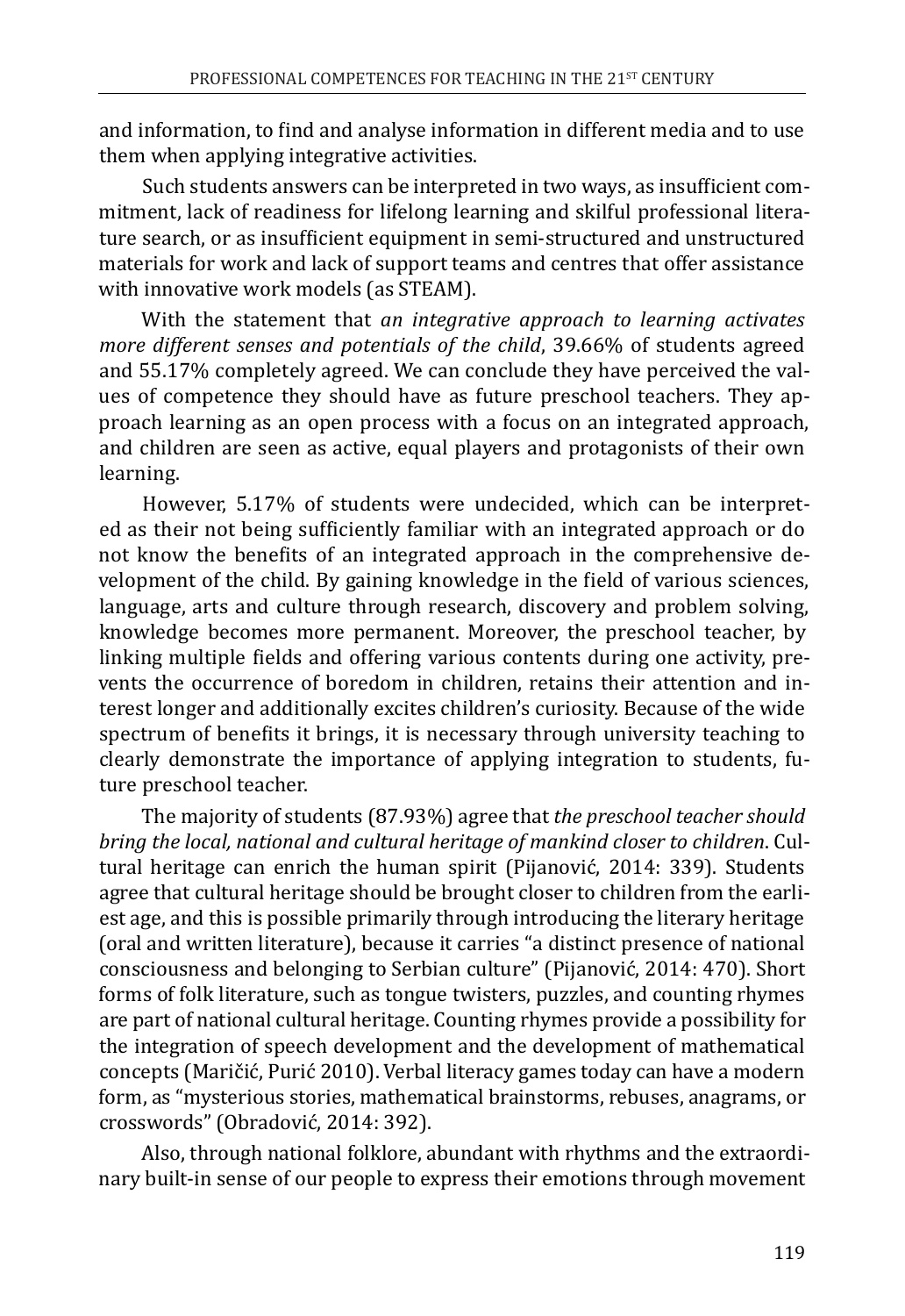in a variety of performing forms and choreographic settings, student preschool teachers can bring musical cultural heritage closer to children. The national folk heritage is carefully preserved to this day and has a significant place in the education of young people, and therefore is an essential part of the activities within Music Education, Language, Physical Education, and Science. It also contributes to the development of the national entity, the preservation of national tradition, cultural traditions and the holistic development of the child in general. "The dance is the mother of all arts" (Sachs, 1980), it is a product of common thoughts and reflects the spirit of one nation, the degree of cultural development, national characteristics, lifestyles, even the occupations of certain ethnic groups.

Students' attitudes about *competencies for monitoring the continuous development of children* were examined within the second research task (Table 1). With the statement *preschool teachers should approach to learning as an open process that allows the active participation of all participants and encourages further learning* agrees 46.55% of students agreed, and 53.45% completely agreed. These results show that students recognize the need for additional support to children in education and upbringing, as well as the demands of the modern reform that every child in the group is actively involved in their work. They also recognized the importance of continuous and constant encouragement of cultural creativity and creativity in general, both of which are related to entrepreneurial thinking, and further imply the ability to recognize opportunities, and readiness to accept risk and responsibility. Children should be taught to think, encouraged to be inventive, and even be given autonomy to organize entrepreneurial activities such as the sale of their creative products. Also, the teacher, together with children, can organize exhibitions of children's work, an exhibition of photographs taken by children during a visit to a park (a farm, a local factory, a concert etc.) or actions for decorating public spaces where children will participate.

To the statement, *the preschool teacher should develop pedagogical knowledge through monitoring, listening and supporting different ways of children's expression,* almost all of the students (93.1%) answered affirmatively, thus examining the importance of expanding their specific professional competences as future preschool teacher, while 6.9% of students were undecided.

Only a student who, during his initial [undergraduate] education, is welltrained to detect the expressive characteristics of children's speech, for example, possesses the necessary competences for monitoring and supporting children's spontaneous linguistic creativity. Nurturing children's language expression is aimed at their acquiring communicative skills, understanding the speech of others, and strengthening creative language capacities (Ivanović, 2014: 11). Language units are elements of literary expression and cause stylistic effect. In other arts, different means are used: colour is an element of artistic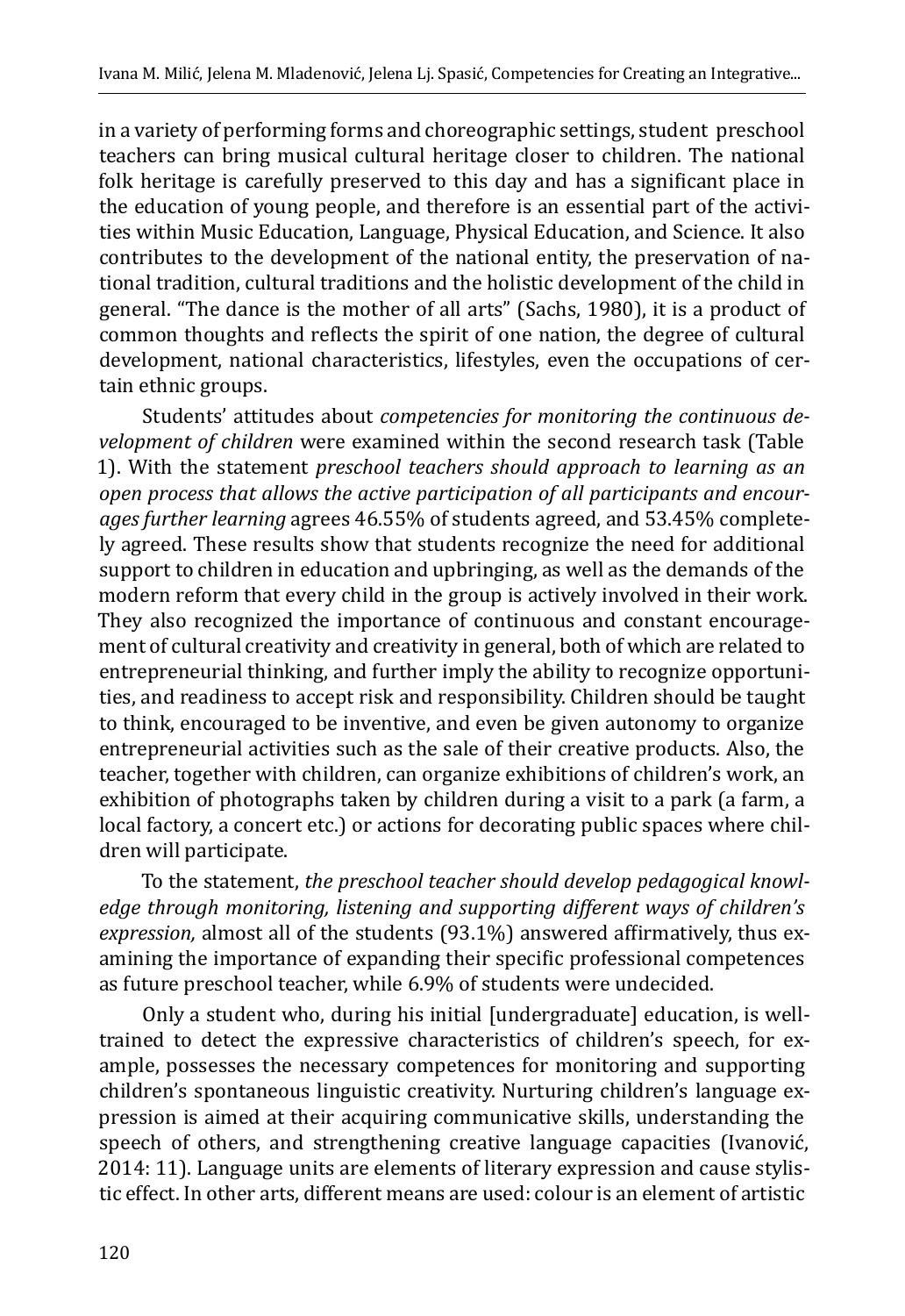expression; tone is an expressive means in music; a movement in dance; and a moving image in film (Pijanović, 2014: 237).

An integrated approach enables the linking of different expressions of children. It can include linguistic development and the acquisition of skills necessary for the development of literacy through the use of different language varieties, such as discussion about activities, information exchange, asking questions and responding to them, consulting literature for information, and a detailed description of a careful observation (French, 2004). As linguistic development is parallel to cognitive development, it is necessary to strive for the interweaving of elements of musical, artistic expression, and expression with movement with verbal expression in work with preschool children. Therefore, during the education of future preschool teachers, it is necessary to link contents of different methodologies. Silent games, rhythm games, rhyming games or game styles, breathing exercises, locomotor development exercises and vocal exercises, alongside the development of auditory perception for speech and the development of kinaesthetic movements of muscular speech apparatus are important for the development of future speech and language (Kostić, Vladisavljević, 1995: 155), and at the same time have a place in music education. Also, authentic life situations are "the most natural framework for learning and developing children speech skills" (Ivanović, 2014: 13), so children should be encouraged to use speech to satisfy curiosity about the world around them while visiting the zoo, botanical garden, market, farm, florist etc.

The results showed that 56.9% and 32.76% of students consider that *the preschool teacher should encourage children to participate in cultural creativity as a means of self-expression* (*performing plays, storytelling, artistic expression, drama expression, etc.*) while 10.34% were undecided. Specially trained preschool teacher can enrich children's knowledge, but can also awaken in children a desire to learn more (Pronin Fromberg, 2006). The competencies necessary for the application of the integrated approach in educational work are reflected in the abilities of preschool teacher to activate the child's potentials to the personal maximum of each person through the development of intellectual abilities and encouraging creativity, which is connected not only with innovation, but also with entrepreneurial thinking.

Since artistic creativity is an important element of the curriculum at all levels of education, it is important to examine the attitudes of preschool teachers towards the competence to include artistic creativity in work with children. Studies show that, during self-evaluation, competencies for teaching mathematics and mother tongue were evaluated more positively than competencies for teaching any field of art, whereby some teachers do not deal at all with certain artistic fields in everyday practice, especially drama, media, and music (Garvis, Pendergast, 2011). Artistic creativity dominates over other forms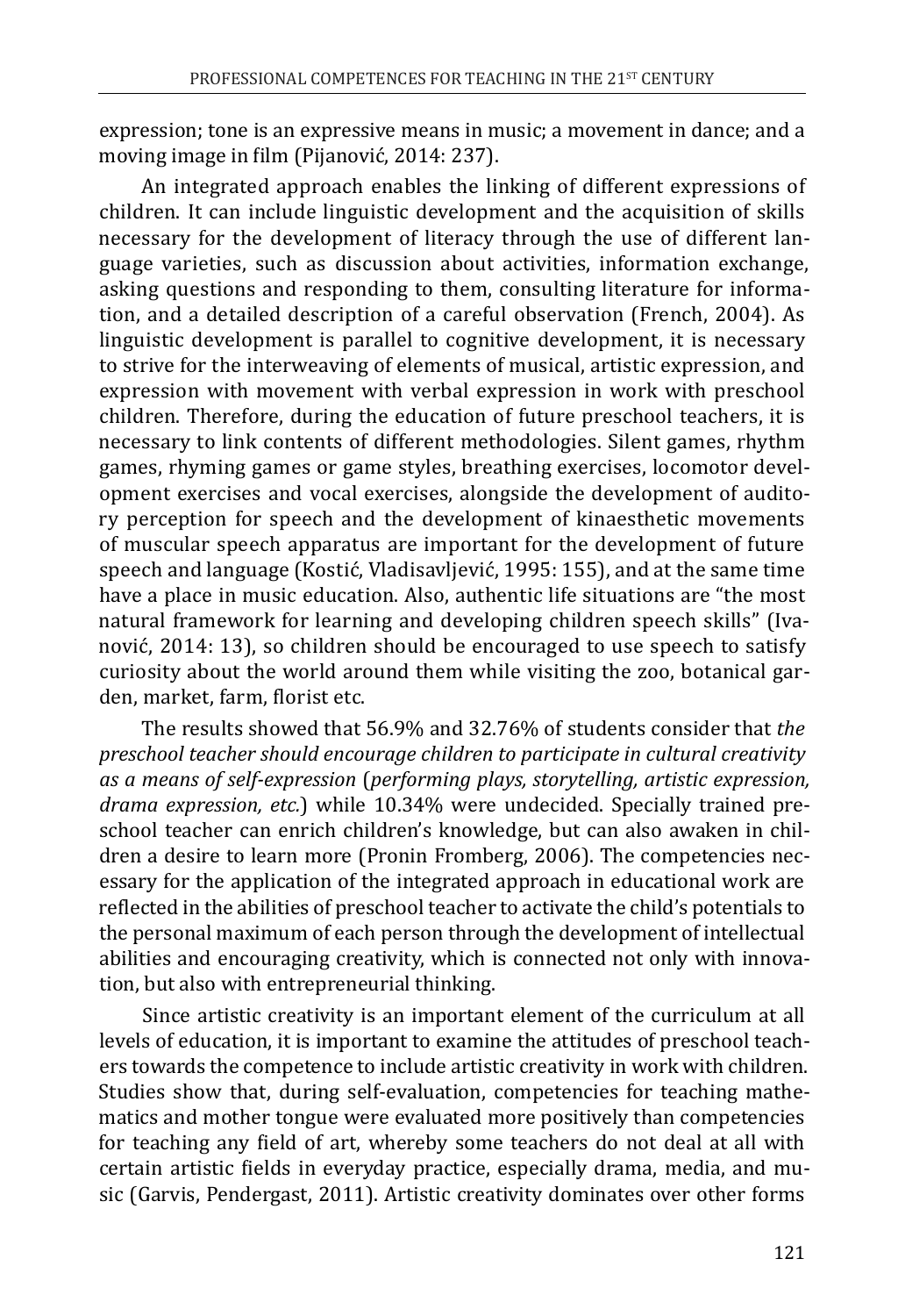of creativity in working with children (Irwin, 2018). Other kinds of creativity, such as musical creativity, dramatic creativity and spontaneous child linguistic creativity must not be neglected in the work on fostering children's creativity. For the integration of arts with other thematic areas, continuous work on cross-curricular competences is required during the education of future preschool teachers.

Creativity is a prerequisite, whether we are talking to children about cultural contents or talking about children's creativity. Contrary to traditional education, with its emphasis on memorization and facts reproduction, in today's world of global competition, innovative capacity and creative spirit have become imperatives for professional and personal success, and therefore a central place should be provided systems for creativity and innovation in education .

Within the third research task (Table 1), students' attitudes on *competencies for collaborative learning and cooperation with colleagues and with the local community* were examined. These competencies can be of great importance for the improvement of educational work. Based on answers, students appear to recognize the necessity for *organizing various forms of cooperation*, which can be realized through visits to museums, music schools, theatres and other institutions. Most students believe that the preschool teacher has competencies to *organize activities that will involve the child's family, through various workshops, kindergarten activities, or joint actions*.

However, 6.9% of students were not sure that *preschool teachers should involve children in local projects, events and activities* through visits to festivals, concerts, exhibitions, sports events or ecological campaigns. Also, 3.45% of them did not think that *cooperation with the local community* is needed and did not realize the *possibility to use this cooperation for the application of innovative approaches to work*. They should be informed that cooperation and a critical and reflexive approach to the practice of preschool education are the basis for development. The values that will be expressed by such an approach are respect for the rights of the child as a citizen through his full participation in social and cultural community life, as well as the development of social and cultural identity and the sense of belonging to the peer community, kindergarten, and local community.

Students' responses to the additional statement that the *competencies acquired during the study program allow the preschool teacher to organize integrative activities* (where 84.49% of students affirmatively replied), indicate that certain changes have been incorporated into university education. Interdisciplinary competencies, which are especially emphasized in the most recent documents on competencies, as well as in the new *Law* on the education system (Zakon o osnovama sistema obrazovanja i vaspitanja, *Službeni*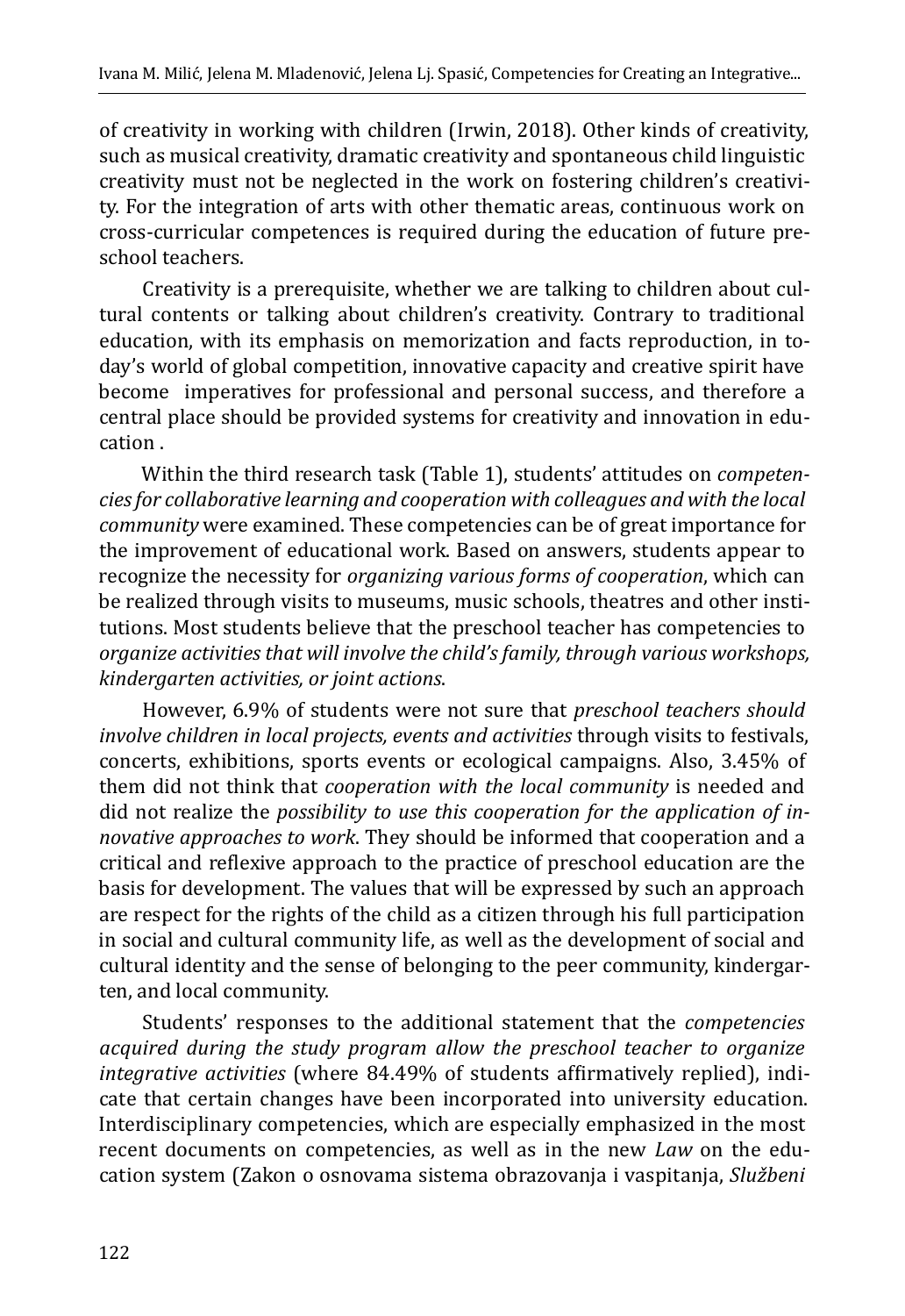*glasnik RS*, 88/2017), have been globally identified as a prerequisite for the quality of educational work in the 21st century. However, for 15.52% of students (3.45% did not agree, while 12.07% were undecided), it is necessary to find ways to motivate them further through work responsibility and personal example (Kopas Vukašinović, Lepičnik Vodopivec, 2018), and further encourage them to apply innovative methods in order to meet the requirements of quality education for the 21st century in the field of professional competences development.

Although, in general, the view that scientific facts are considered unfavourable in pre-school institutions, mainly because of the desire to protect children from school culture (Sundberg, Ottander, 2013), the results of this research imply that through university education it is possible to form student teachers' specific competencies for knowledgeable transformation of certain scientific contents with integration with music and language culture. "The best connection, the greatest transfer from theory to practice, will exist when a relationship is created and emphasized during learning" (Nešić, 2003: 158). If the person clearly understands what he is learning, continually applying previous experiences, if he flexibly uses the adopted general rules, and openly examines new assumptions and changes in the flow of thought, then we can say that the transfer is successful (Nešić, 2003).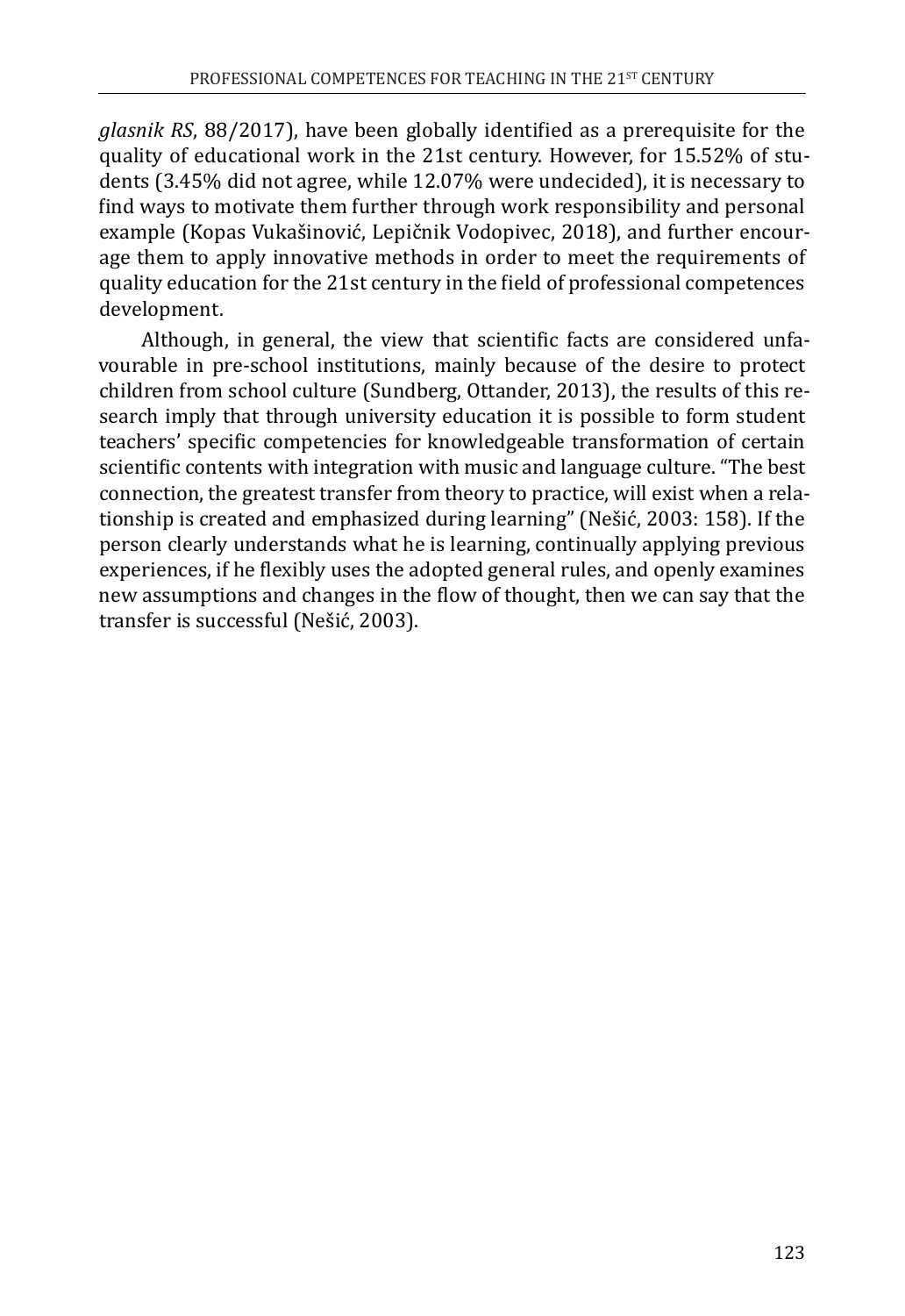|    | <b>Statement</b>                                                                                                                                                                                      | $\mathbf{1}$<br><b>Strongly</b><br>disagree | 2<br>I do<br>not<br>agree | 3<br><b>Neither</b><br>agree nor<br>disagree | 4<br>I agree | 5<br>I agree<br>completely | Σ     |
|----|-------------------------------------------------------------------------------------------------------------------------------------------------------------------------------------------------------|---------------------------------------------|---------------------------|----------------------------------------------|--------------|----------------------------|-------|
| 1. | The preschool teacher plans<br>and realizes integrative activ-<br>ities in accordance with the<br>children's needs, possibilities,<br>interests and their active par-<br>ticipation in the group.     | $\boldsymbol{0}$                            | $\boldsymbol{0}$          | $\overline{2}$                               | 22           | 34                         | 58    |
|    |                                                                                                                                                                                                       | $0\%$                                       | $0\%$                     | 3.45 %                                       | 37.93%       | 58.62%                     | 100 % |
| 2. | The preschool teacher should<br>create and organize an incen-<br>tive environment for the imple-<br>mentation of educational in-<br>tegrative activities adapted to<br>the children and the contents. | $\boldsymbol{0}$                            | 0                         | $\mathbf{1}$                                 | 7            | 50                         | 58    |
|    |                                                                                                                                                                                                       | $0\%$                                       | $0\%$                     | 1.72 %                                       | 12.07%       | 86.21%                     | 100 % |
| 3. | The preschool teacher devel-<br>ops a work program relying<br>on various content sources:                                                                                                             | $\boldsymbol{0}$                            | 0                         | 3                                            | 24           | 31                         | 58    |
|    | authentic experiences of chil-<br>dren, different life situations,<br>culture, science, art, technolo-<br>gy, ecology, sport, etc.                                                                    | $0\%$                                       | $0\%$                     | 5.17%                                        | 41.38%       | 53.45%                     | 100 % |
| 4. | When organizing integrative<br>activities, it is necessary to<br>rely on professional literature                                                                                                      | 0                                           | $\theta$                  | 14                                           | 20           | 24                         | 58    |
|    | of various fields.                                                                                                                                                                                    | $0\%$                                       | $0\%$                     | 24.14 %                                      | 34.48%       | 41.38%                     | 100 % |
| 5. | An integrative approach<br>to<br>learning<br>activates<br>different                                                                                                                                   | 0                                           | 0                         | 3                                            | 23           | 32                         | 58    |
|    | senses and potential of the child.                                                                                                                                                                    | $0\%$                                       | $0\%$                     | 5.17%                                        | 39.66%       | 55.17%                     | 100 % |
| 6. | The preschool teacher should<br>bring the local, national and<br>cultural heritage of mankind<br>(music, dance, tradition, visu-<br>al arts, drama, etc.) closer to<br>children.                      | 0                                           | 2                         | 5                                            | 10           | 41                         | 58    |
|    |                                                                                                                                                                                                       | $0\%$                                       | 3.45 %                    | 8.62 %                                       | 17.24 %      | 70.69%                     | 100 % |
| 7. | The preschool teacher should<br>approach learning, within the<br>activity, as an open process<br>which allows the active partic-<br>ipation of all participants and<br>encourages further learning.   | 0                                           | 0                         | $\mathbf{0}$                                 | 27           | 31                         | 58    |
|    |                                                                                                                                                                                                       | $0\%$                                       | $0\%$                     | $0\%$                                        | 46.55 %      | 53.45 %                    | 100 % |
| 8. | The preschool teacher should<br>develop pedagogical knowl-<br>edge<br>through<br>monitoring,                                                                                                          | $\boldsymbol{0}$                            | $\mathbf{0}$              | $\overline{4}$                               | 10           | 44                         | 58    |
|    | listening<br>and<br>supporting<br>different ways of children's<br>expression (sound and voice,<br>dance, movement, narrative,<br>construction in space, etc.).                                        | $0\%$                                       | $0\%$                     | 6.9%                                         | 17.24 %      | 75.86%                     | 100 % |

## *Table 1: Students' attitudes towards competencies for application of integrative activities*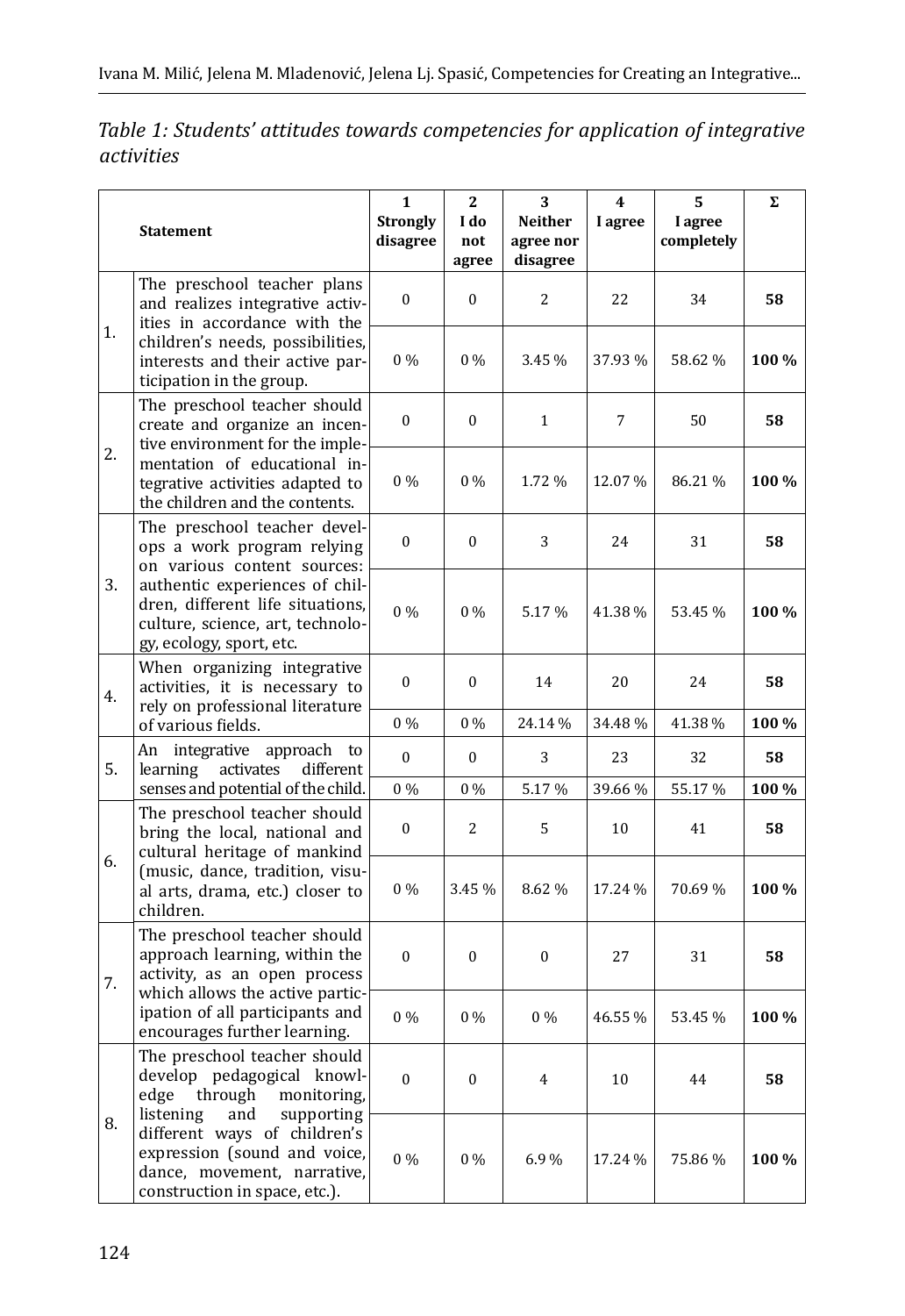| 9.  | The preschool teacher should<br>encourage children to partici-<br>pate in cultural creativity as a<br>means of self-expression (per-<br>forming plays, storytelling, artis-<br>tic and drama expression, etc.).          | $\Omega$     | $\Omega$ | 6              | 19             | 33      | 58    |
|-----|--------------------------------------------------------------------------------------------------------------------------------------------------------------------------------------------------------------------------|--------------|----------|----------------|----------------|---------|-------|
|     |                                                                                                                                                                                                                          | $0\%$        | $0\%$    | 10.34 %        | 32.76 %        | 56.9%   | 100 % |
| 10. | The preschool teacher should<br>involve children in local proj-<br>ects, events and activities<br>(ecological<br>actions.<br>music<br>events, festivals, exhibitions,<br>daily life of the community,<br>sports events). | $\mathbf{0}$ | 0        | $\overline{4}$ | 15             | 39      | 58    |
|     |                                                                                                                                                                                                                          | $0\%$        | $0\%$    | 6.9%           | 25.86%         | 67.24%  | 100 % |
| 11. | Cooperation with colleagues<br>from the same and other insti-<br>tutions is crucial in the plan-<br>ning of educational activities.                                                                                      | $\theta$     | $\theta$ | 17             | 25             | 16      | 58    |
|     |                                                                                                                                                                                                                          | $0\%$        | $0\%$    | 29.31%         | 43.1%          | 27.59%  | 100 % |
| 12. | relations<br>Partner<br>between<br>preschool teachers and local<br>community institutions can<br>be of great importance for the<br>improvement of educational<br>work.                                                   | $\mathbf{0}$ | 0        | 8              | 26             | 24      | 58    |
|     |                                                                                                                                                                                                                          | $0\%$        | $0\%$    | 13.79%         | 44.83%         | 41.38%  | 100 % |
| 13. | If a possibility for coopera-<br>tion with the community ap-<br>pears, this should be used to<br>apply innovative approaches<br>to work.                                                                                 | 0            | 2        | 3              | 12             | 41      | 58    |
|     |                                                                                                                                                                                                                          | $0\%$        | 3.45 %   | 5.17%          | 20.69%         | 70.69%  | 100 % |
| 14. | It is necessary to frequent-<br>ly organize various forms of<br>cooperation with the local<br>community (museums, music<br>schools, theatres, etc.).                                                                     | $\Omega$     | 2        | $\overline{4}$ | $\overline{7}$ | 45      | 58    |
|     |                                                                                                                                                                                                                          | $0\%$        | 3.45 %   | 6.9%           | 12.07%         | 77.59 % | 100 % |
| 15. | The preschool teacher can or-<br>ganize a variety of activities<br>to include family and other<br>community members through<br>workshops, kindergarten ac-<br>tivities, joint actions, etc.                              | $\mathbf{0}$ | $\theta$ | $\overline{0}$ | 23             | 35      | 58    |
|     |                                                                                                                                                                                                                          | $0\%$        | $0\%$    | $0\%$          | 39.66%         | 60.34 % | 100 % |
| 16. | The competencies obtained<br>during the studies allow the<br>preschool teacher to organize<br>integrative activities.                                                                                                    | $\mathbf{0}$ | 2        | $\overline{7}$ | 23             | 26      | 58    |
|     |                                                                                                                                                                                                                          | $0\%$        | 3.45 %   | 12.07%         | 39.66%         | 44.83%  | 100 % |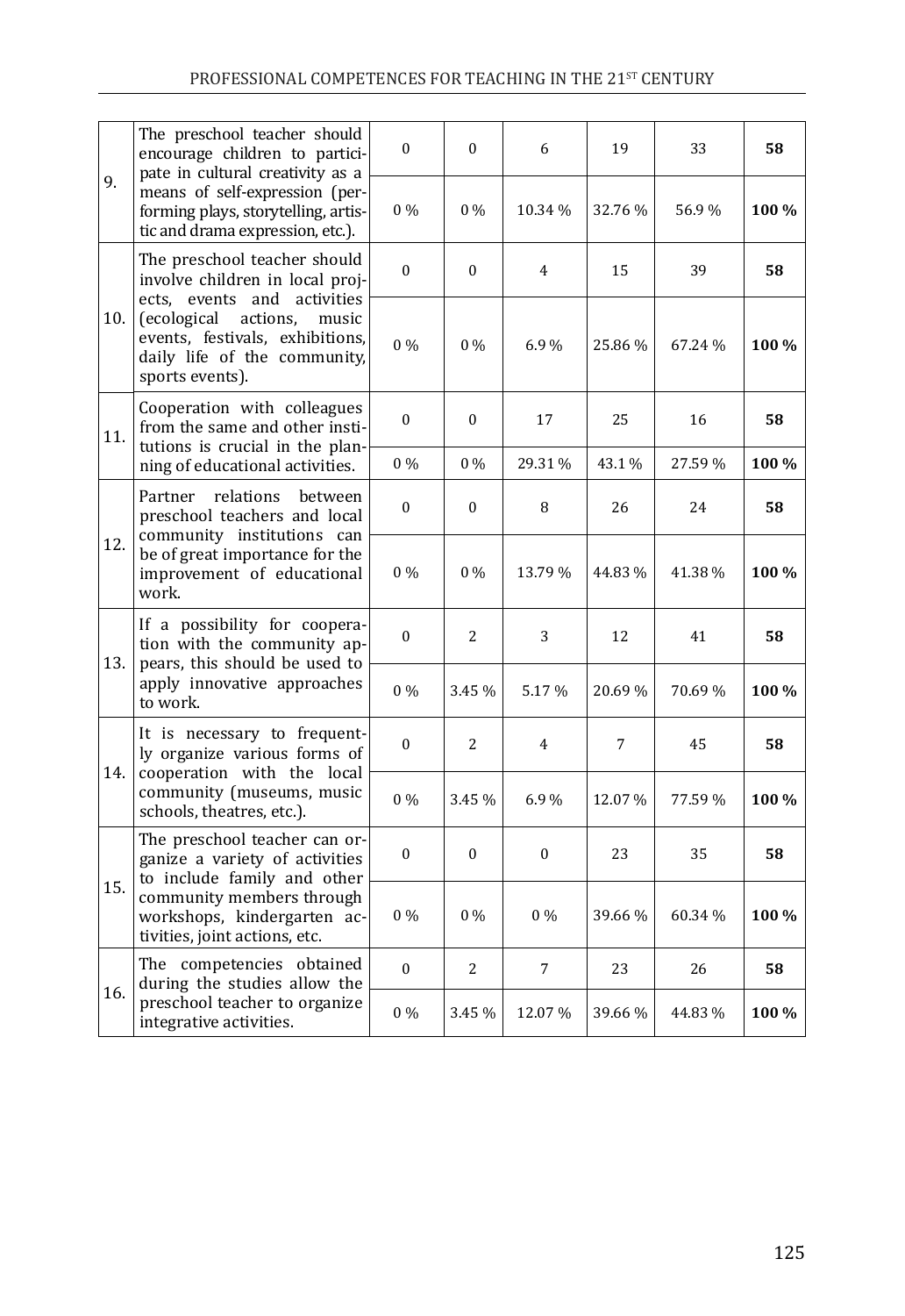#### **Conclusion**

In this paper, we highlight the key elements of the competencies necessary for the preschool teacher of the 21st century, which include personalization, cooperation, communication, productivity and content linking. We also emphasized the importance of personal knowledge, taking the initiative, responsibility, and the necessity of creativity in work, teamwork, management and organizational skills. Based on the research results, students, future preschool teacher, largely evaluate themselves as persons with competencies that enable them to apply an integrative approach in their educational work. They have a positive attitude towards an integrated approach, but despite increasing competence, they have a lack of self-confidence in applying it.

Pedagogical implications of this research can be seen in five directions:

1) The integration of thematic content into initial [undergraduate] university education of students, future preschool teacher is desirable. The main goal should be the training of students for planning that includes an integrated approach, depending on the interests and possibilities of a particular group of children. We find support for above-mentioned implication in the report of the European Political Strategy Center, *10 trends: Transforming education as we know it* (Trend 6:5, 2017), which supports local and global challenges, including sustainable development issues, as well as cultural diversity within a society and demands for the application of an integrated approach, to understand the causes of contemporary challenges and find innovative solutions.

2) Integration of thematic contents enables cross-curricular cooperation and team work by university teachers.

3) It is necessary to present or at least sketch possible ways of developing methods that includes innovative approaches, which in the planning and realization of content represents the initial phase of the curriculum reform. Also, the formation of activity centres, in which students, future preschool teachers would be active participants, would directly influence the creation of their specific competencies.

4) Encourage creativity and find ways, through study programs for preschool teacher, to make student teachers interested and encouraged to challenge and apply innovative procedures. Further consideration may include monitoring the development of students' integrative skills, giving instructive ideas and referring to the use of a variety of children's literature to help students to find links between different fields.

5) One of the directions in which content integration can be considered, would be experimental research, in which the effects of the integrated approach that students would apply in their activities would be examined. The organization and practical realization of these activities would show whether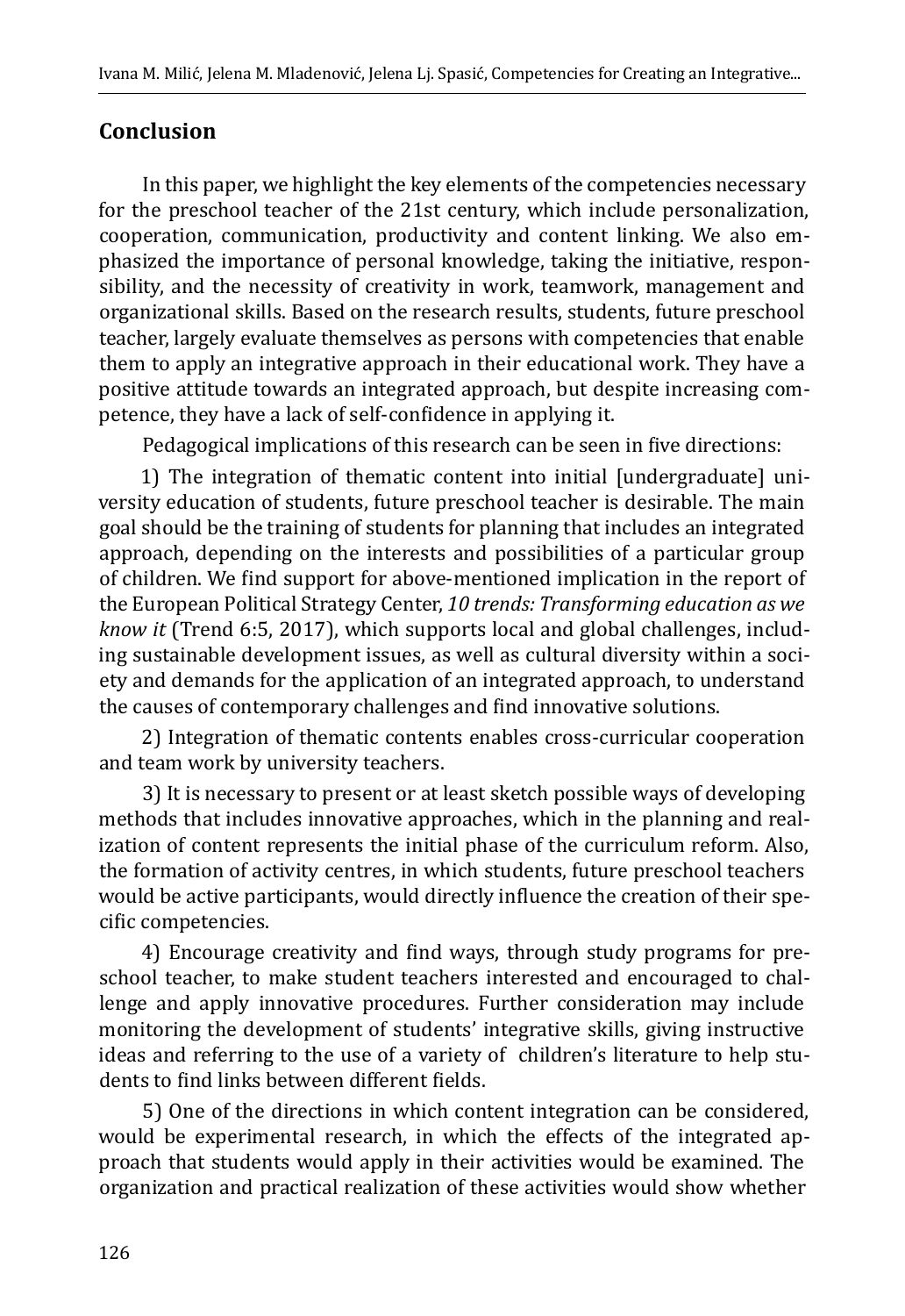students have, and to what extent, specific competencies for linking the contents of different fields of work.

Since preschool age is the most sensitive period in the life of a child, a person who works with children should be highly qualified and competent to perform his/her profession. S/he needs to be full of "experience, knowledge, and power of guidance, who fills with enthusiasm" (Nešić, 2003: 150), to identify the child's abilities, and "by approval and praise think of the best they can give and thus acts beneficial and stimulating on them" (Nešić, 2003: 150). Therefore, students, future preschool teachers are expected to critically and reflectively approach their own practice, and monitor and understand social and economic trends that directly or indirectly set new demands on the teacher profession and have an impact on the preschool institutions work. They need to realize their role in the full sense, to be successful in all domains of their work and thus confirm the quality of university education.

#### **References**

Vilotijević, M. (2016). *Modeli razvijajuće nastave.* Beograd: Učiteljski fakultet.

Irwin, M. R. (2018). Arts Shoved Aside: Changing Art Practices in Primary Schools since the Introduction of National Standards. *International Journal of Art & Design Education*, vol. 37, N. 1, 18‒28. <https://doi.org/10.1111/jade.12096>

French, L. (2004). Science as the center of a coherent, integrated early childhood curriculum. *Early Childhood Research Quarterly*, Volume 19, Issue 1, 1st Quarter, 138‒149. <https://doi.org/10.1016/j.ecresq.2004.01.004>

Garbett, D. (2003). Science Education in Early Childhood Teacher Education: Putting Forward a Case to Enhance Student Teachers' Confidence and Competence. *Research in Science Education*, Vol 33 (4), 467–481. [https://doi.org/10.1023/](https://doi.org/10.1023/B:RISE.0000005251.20085.62) [B:RISE.0000005251.20085.62](https://doi.org/10.1023/B:RISE.0000005251.20085.62)

Garvis, S. & Pendergast, D. (2011). An investigation of early childhood teacher self-efficacy beliefs in the teaching of arts education. *International Journal of Education & the Arts*, 12(9). Retrieved from http://www.ijea.org/v12n9/.

Kopas Vukašinović, E. & Lepičnik Vodopivec, J. (2018). Teacher as a conception of enhancing the quality of university education. *Innovative teaching models in the system of university education: opportunities, challenges and dilemmas.* Jagodina: Faculty of Education; Koper: Faculty of Education.

Kostić, Đ. & Vladisavljević, S. (1995). *Govor i jezik deteta u razvoju*. Beograd: Zavod za udžbenike i nastavna sredstva.

Kuka, M. (2007). *Didaktika*. Beograd: Janus.

Munjiza, E. & Lukaš, M. (2006). Pedagoško-psihološko osposobljavanje učitelja u visokoškolskim ustanovama. *Odgojne znanosti*, Vol. 8, br. 2, 361‒383.

Nešić, V. (2003). *Muzika, čovek i društvo*. Prosveta: Niš.